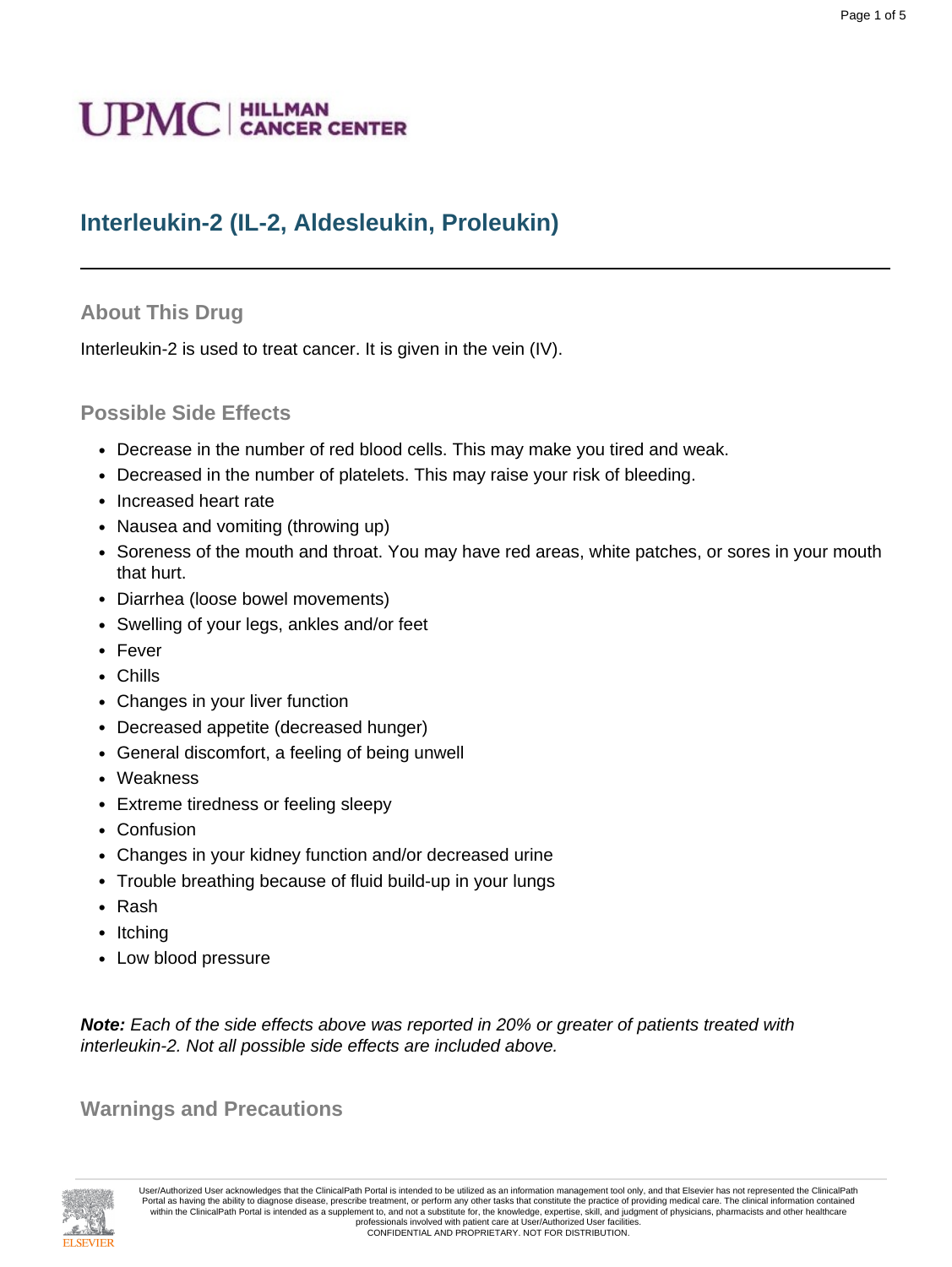- Capillary leak syndrome: A syndrome where fluid and protein can leak from your blood vessels into your tissues. This can cause a decrease in your blood protein level and blood pressure and fluid can accumulate in your tissues and/or lungs.
- Changes in your central nervous system can happen. The central nervous system is made up of your brain and spinal cord. You could feel extreme tiredness, agitation, confusion, hallucinations (see or hear things that are not there), trouble understanding or speaking, loss of control of your bowels or bladder, eyesight changes, numbness, or lack of strength to your arms, legs, face, or body, and coma. **If you start to have any of these symptoms let your doctor know right away.**
- Changes in your white blood cells that may increase your risk of infection
- If you have an autoimmune disease or disorder that causes inflammation, it may get worse with interleukin-2.
- Changes in your thyroid function
- Blood sugar levels may change. If you have diabetes, changes may need to be made to your diabetes medication.
- Changes in your heart function such as heart attack and congestive heart failure your heart is not pumping blood as well as it should be, and fluid can build up in your body.
- Allergic reactions, including anaphylaxis are rare but may happen in some patients. Signs of allergic reaction to this drug may be swelling of the face, feeling like your tongue or throat are swelling, trouble breathing, rash, itching, fever, chills, feeling dizzy, and/or feeling that your heart is beating in a fast or not normal way. **If this happens, do not take another dose of this drug. You should get urgent medical treatment.**
- These side effects may be more severe if you are receiving high doses of this medication.

**Note:** Some of the side effects above are very rare. If you have concerns and/or questions, please discuss them with your medical team.

#### **Important Information**

- This drug may be present in the saliva, tears, sweat, urine, stool, vomit, semen, and vaginal secretions. Talk to your doctor and/or your nurse about the necessary precautions to take during this time.
- Taking this drug can cause an increased risk of having an allergic reaction to iodine contrast material, which may be used in some x-ray procedures. This may happen while you are in treatment with interleukin-2 and for several months after you get the last dose of this drug. Before you have an x-ray procedure with an iodine contrast material, talk with your cancer doctor for further instructions.

# **Treating Side Effects**

- Manage tiredness by pacing your activities for the day.
- Be sure to include periods of rest between energy-draining activities.
- To decrease the risk of infection, wash your hands regularly.
- Avoid close contact with people who have a cold, the flu, or other infections.

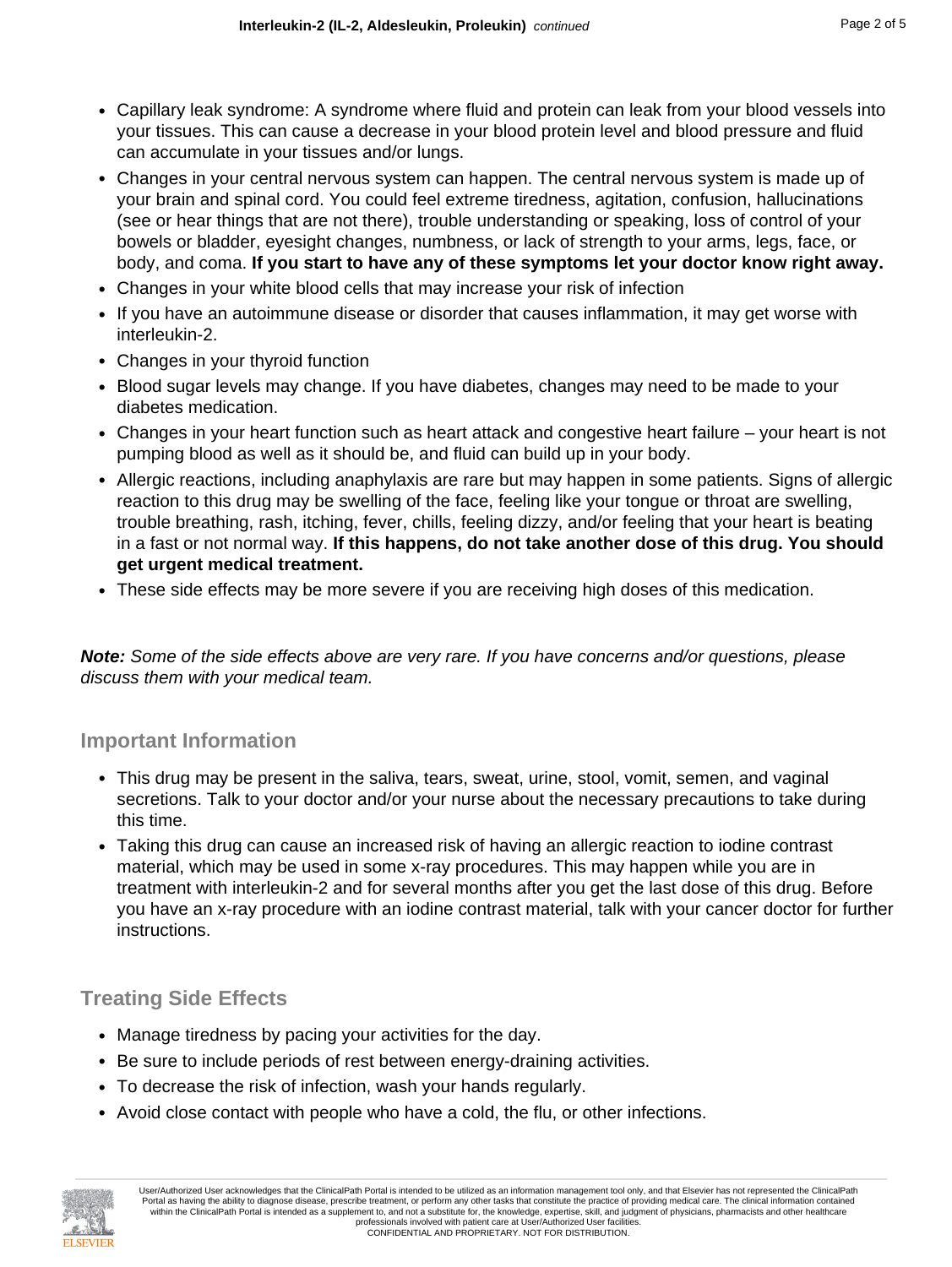- Take your temperature as your doctor or nurse tells you, and whenever you feel like you may have a fever
- To decrease your risk of bleeding, use a soft toothbrush. Check with your nurse before using dental floss.
- Be very careful when using knives or tools.
- Use an electric shaver instead of a razor.
- Drink plenty of fluids (a minimum of eight glasses per day is recommended).
- If you throw up or have loose bowel movements, you should drink more fluids so that you do not become dehydrated (lack of water in the body from losing too much fluid).
- To help with nausea and vomiting, eat small, frequent meals instead of three large meals a day. Choose foods and drinks that are at room temperature. Ask your nurse or doctor about other helpful tips and medicine that is available to help stop or lessen these symptoms.
- If you have diarrhea, eat low-fiber foods that are high in protein and calories and avoid foods that can irritate your digestive tracts or lead to cramping.
- Ask your nurse or doctor about medicine that can lessen or stop your diarrhea.
- Mouth care is very important. Your mouth care should consist of routine, gentle cleaning of your teeth or dentures and rinsing your mouth with a mixture of 1/2 teaspoon of salt in 8 ounces of water or 1/2 teaspoon of baking soda in 8 ounces of water. This should be done at least after each meal and at bedtime.
- If you have mouth sores, avoid mouthwash that has alcohol. Also avoid alcohol and smoking because they can bother your mouth and throat.
- To help with decreased appetite, eat small, frequent meals. Eat foods high in calories and protein, such as meat, poultry, fish, dry beans, tofu, eggs, nuts, milk, yogurt, cheese, ice cream, pudding, and nutritional supplements.
- Consider using sauces and spices to increase taste. Daily exercise, with your doctor's approval, may increase your appetite.
- To help with itching, moisturize your skin several times a day.
- Avoid sun exposure and apply sunscreen routinely when outdoors.
- If you get a rash do not put anything on it unless your doctor or nurse says you may. Keep the area around the rash clean and dry. Ask your doctor for medicine if your rash bothers you.
- If you have diabetes, keep good control of your blood sugar level. Tell your nurse or your doctor if your glucose levels are higher or lower than normal.

#### **Food and Drug Interactions**

- There are no known interactions of interleukin-2 with food.
- Check with your doctor or pharmacist about all other prescription medicines and over-the-counter medicines and dietary supplements (vitamins, minerals, herbs, and others) you are taking before starting this medicine as there are known drug interactions with interleukin-2. Also, check with your doctor or pharmacist before starting any new prescription or over-the-counter medicines, or dietary supplements to make sure that there are no interactions.

**When to Call the Doctor**

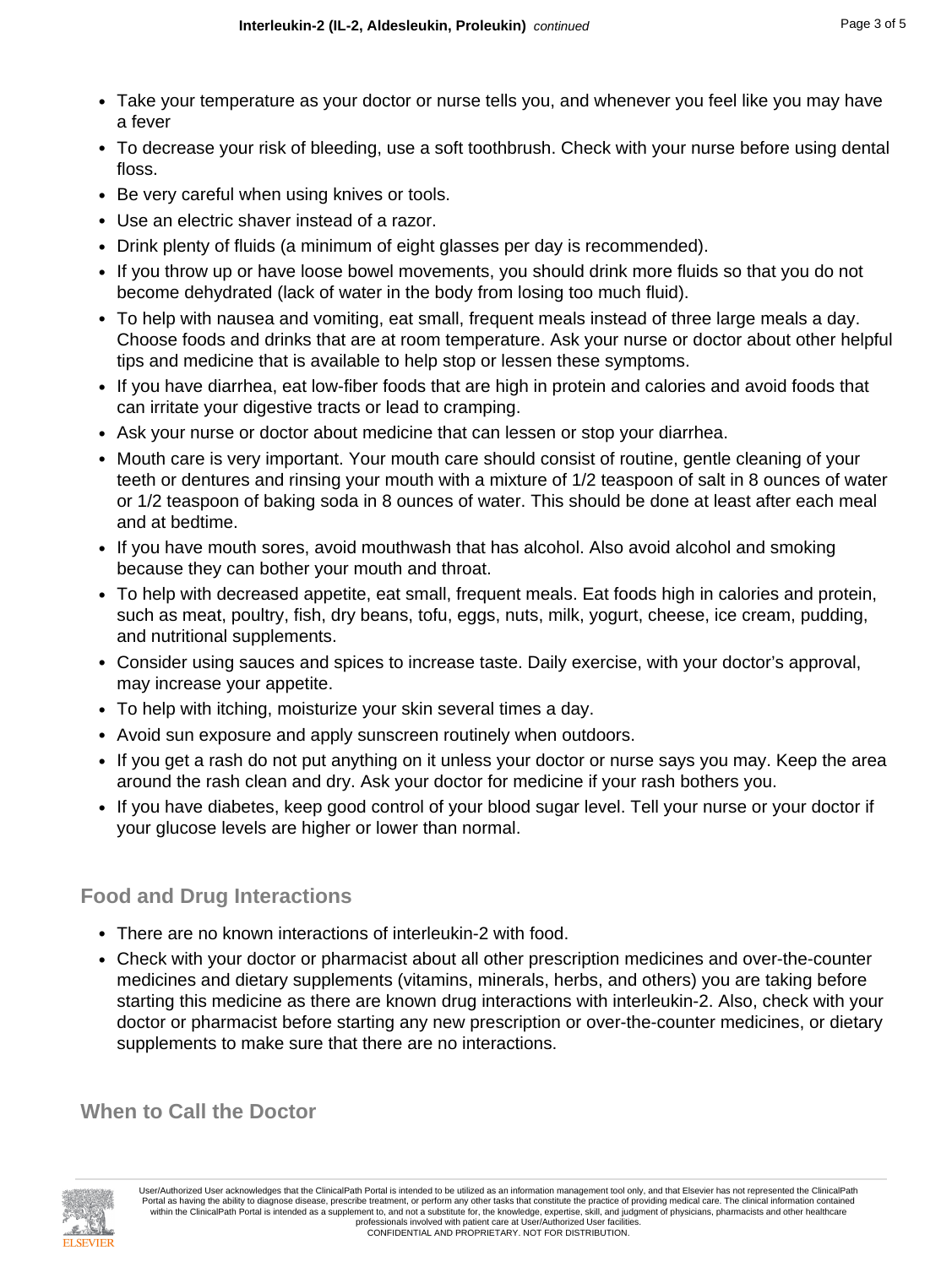Call your doctor or nurse if you have any of these symptoms and/or any new or unusual symptoms:

- Fever of 100.4° F (38° C) or higher
- Chills
- Easy bleeding or bruising
- Feeling dizzy or lightheaded
- Tiredness that interferes with your daily activities
- Confusion and/or agitation
- Hallucinations
- Symptoms of a seizure such as confusion, blacking out, passing out, loss of hearing or vision, blurred vision, unusual smells or tastes (such as burning rubber), trouble talking, tremors or shaking in parts or all of the body, repeated body movements, tense muscles that do not relax, and loss of control of urine and bowels. **If you or your family member suspects you are having a seizure, call 911 right away.**
- Trouble understanding or speaking
- Blurry vision or changes in your eyesight
- Numbness or lack of strength to your arms, legs, face, or body
- Feeling that your heart is beating fast or in a not normal way (palpitations)
- Wheezing and/or trouble breathing
- Lasting loss of appetite or rapid weight loss of five pounds in a week
- Chest pain or symptoms of a heart attack. Most heart attacks involve pain in the center of the chest that lasts more than a few minutes. The pain may go away and come back or it can be constant. It can feel like pressure, squeezing, fullness, or pain. Sometimes pain is felt in one or both arms, the back, neck, jaw, or stomach. **If any of these symptoms last 2 minutes, call 911.**
- Cough
- Nausea that stops you from eating or drinking and/or is not relieved by prescribed medicines
- Throwing up more than 3 times a day
- Diarrhea, 4 times in one day or diarrhea with lack of strength or a feeling of being dizzy
- Pain in your mouth or throat that makes it hard to eat or drink
- Decreased and/or very dark urine
- Weight gain of 5 pounds in one week (fluid retention)
- Swelling of the hands, feet, or any other part of the body
- Abnormal blood sugar
- Unusual thirst, passing urine often, headache, sweating, shakiness, irritability
- Signs of possible liver problems: dark urine, pale bowel movements, pain in your abdomen, feeling very tired and weak, unusual itching, or yellowing of the eyes or skin
- New rash and/or itching
- Rash that is not relieved by prescribed medicines
- Any change in a pre-existing auto-immune or inflammatory condition
- Signs of allergic reaction: swelling of the face, feeling like your tongue or throat are swelling, trouble breathing, rash, itching, fever, chills, feeling dizzy, and/or feeling that your heart is beating in a fast or not normal way. **If this happens, call 911 for emergency care.**